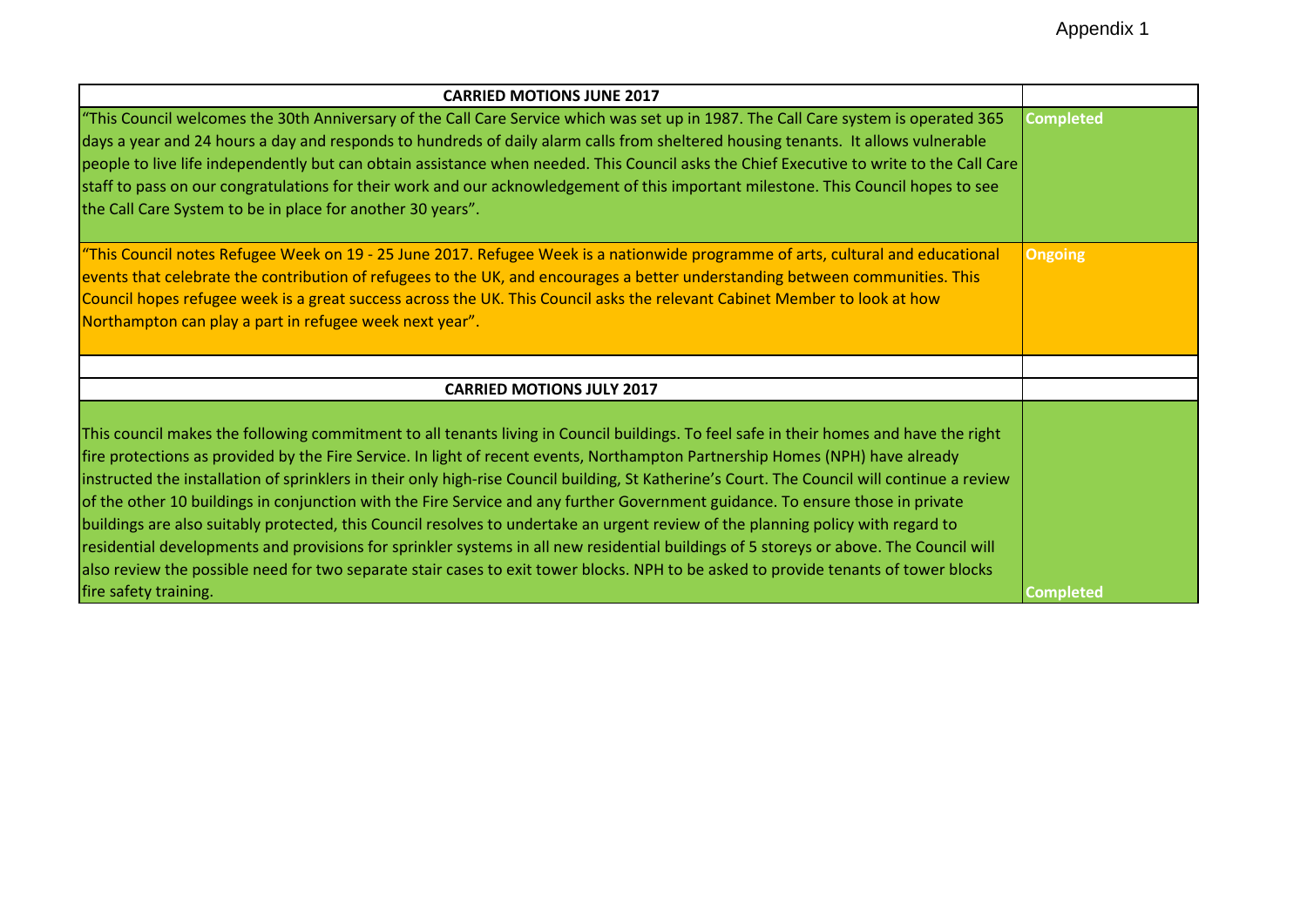| "There are 5,000 people at any one time in the UK with Motor Neurone Disease (MND), it can affect any adult of any age and nearly<br>2,200 people die from this rare but fatal neurological disease each year. MND describes a group of diseases that affect the nerves<br>(motor neurones) in the brain and spinal cord that tell your muscles what to do. With MND, messages from these nerves gradually<br>stop reaching the muscles, leading them to weaken, stiffen and waste. Motor Neurone Disease is a devastating condition. Progress<br>has been made through research but much more needs to be done. This motion, therefore, calls for this Council to adopt the MND<br>Charter and thereby support achieving quality of life, dignity and respect for people with MND and their carers. The Charter: 1) People<br>with MND have the right to an early diagnosis and information; 2) People with MND have the right to access quality care and<br>treatments; 3) People with MND have the right to be treated as individuals and with dignity and respect; 4) People with MND have the<br>right to maximise their quality of life; 5) Carers of people with MND have the right to be valued, respected, listened to and well<br>supported." |                |
|---------------------------------------------------------------------------------------------------------------------------------------------------------------------------------------------------------------------------------------------------------------------------------------------------------------------------------------------------------------------------------------------------------------------------------------------------------------------------------------------------------------------------------------------------------------------------------------------------------------------------------------------------------------------------------------------------------------------------------------------------------------------------------------------------------------------------------------------------------------------------------------------------------------------------------------------------------------------------------------------------------------------------------------------------------------------------------------------------------------------------------------------------------------------------------------------------------------------------------------------------------|----------------|
| "This Council welcomes the development of plans for the Northern Orbital Road around Northampton, from the A43 at Moulton to<br>the A4500 near Harpole. We also welcome the consultation on the emerging plans. This Council confirms its support for the provision<br>of this road for many reasons, not least to alleviate traffic congestion in the Kingsthorpe area, and wishes to see its construction as<br>soon as possible. To provide the road at the earliest opportunity, while recognising that its provision is dependent on developer<br>contributions, this Council requires that all further development sites, not currently included within the West Northamptonshire Joint<br>Core Strategy, but attributed to the growth of Northampton, are concentrated in the vicinity of the proposed road so that they can<br>contribute to the delivery of this much needed infrastructure and secure its early delivery".                                                                                                                                                                                                                                                                                                                    | <b>Ongoing</b> |
| <b>CARRIED MOTIONS SEPTEMBER 2017</b>                                                                                                                                                                                                                                                                                                                                                                                                                                                                                                                                                                                                                                                                                                                                                                                                                                                                                                                                                                                                                                                                                                                                                                                                                   | Column1        |
| "This council will mark the centenary of women gaining the right to vote by honouring Margaret Bondfield as the first ever Woman<br>MP for Northampton. Afterwards she became the first female cabinet minister, and the first woman to be a privy counsellor in the UK,<br>when she was appointed Minister of Labour. The women's forum will be asked to consider a commemoration event in the Guildhall.<br>The Council further commits to honouring Margaret Bondfield by commissioning a statue of her to be placed in the Courtyard of the<br>Guildhall during the next financial year. This Council notes that 2018 is the centenary of the year in which women won the same<br>voting rights as men. This gave propertied women aged 30 and over the right to vote for the very first time. Universal suffrage for<br>both men and women followed 10 years later."                                                                                                                                                                                                                                                                                                                                                                               | Ongoing        |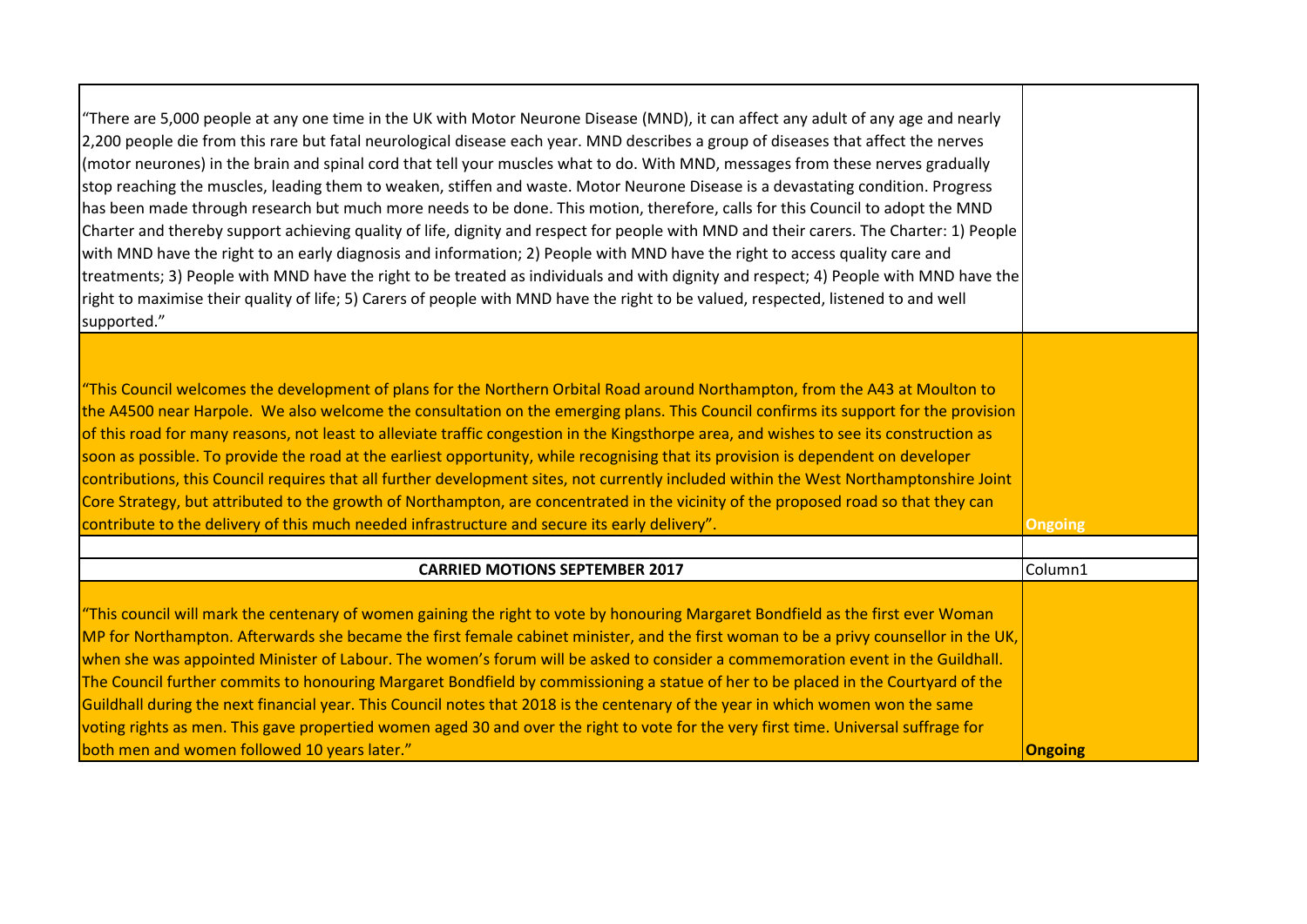| "This Council notes the Secretary of State for Communities and Local Government made a recent speech to the Local Government<br>Association where he recognised 'there is a serious shortage of decent affordable housing' and went to talk about the stark<br>inequalities in housing and said he was willing to listen to proposals from ambitions councils to try to address these issues. In<br>Northampton we have recognised for some time there is a desperate need for more social housing and have stated our aim to<br>address this. We are an ambitious council and agree that members and officers will continue to work together to develop a proposal<br>to finance and build new social housing locally. The proposal will be submitted to government for their support and approval." |                  |
|-------------------------------------------------------------------------------------------------------------------------------------------------------------------------------------------------------------------------------------------------------------------------------------------------------------------------------------------------------------------------------------------------------------------------------------------------------------------------------------------------------------------------------------------------------------------------------------------------------------------------------------------------------------------------------------------------------------------------------------------------------------------------------------------------------|------------------|
| This Council notes that some parts of the town have increasing numbers of HIMOs. This Council further notes that in recent times it<br>has introduced tougher restrictions with Article 4 directives in certain areas of town restricting the concentration of HIMOs to 15 per<br>cent in a 50 metre radius. This Council believes it now needs to review the current policy, using evidence to assess the extent and<br>impact of HIMOs in relation to their impact on existing localities and communities, including reviewing the concentration of Class C4<br>(Houses In Multiple occupation), and mixed C3/C4 use or sui generis Houses in Multiple Occupation use (more than six people sharing)<br>uses within the 50m radius.                                                                 | <b>Ongoing</b>   |
| "This Council recognises the burden of special expenses and how they impact on parished areas of Northampton and the residents<br>thereof. In order to relieve the burden special expenses have on parish taxpayers, this Council is working closely with parishes to<br>encourage them and afford them the opportunity to take on the freehold of premises and open spaces within their areas. This will<br>lead to special expenses not being charged for transferred premises and land. We are also reviewing the designation of our parks and<br>open spaces in order to ensure that in parish areas special expenses apply appropriately"                                                                                                                                                        |                  |
| "This council believes that motions passed by a majority vote are important and that the public would expect them to be acted on.<br>There should we believe be a report-back process on action taken and where appropriate results. To ensure that the proper process<br>exists, it needs to be enshrined in the Constitution of this authority and Council resolves to address this as a part of a Constitution<br>review in the very near future".                                                                                                                                                                                                                                                                                                                                                 | <b>Completed</b> |

т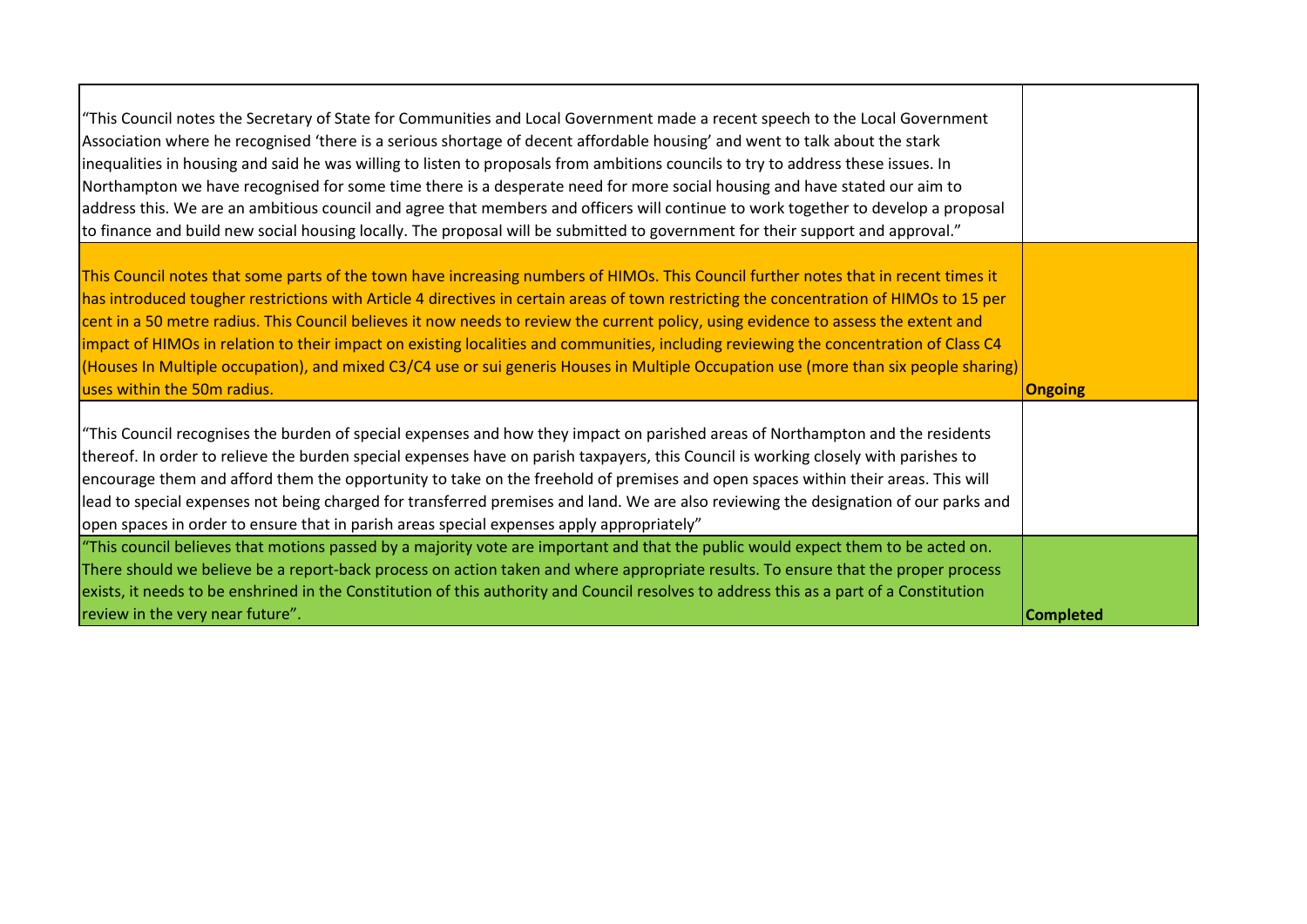| This Council recognises the value of its parks and open spaces that are well used by residents and visitors. Therefore, it shares the    |                  |
|------------------------------------------------------------------------------------------------------------------------------------------|------------------|
| community's concern about illegal encampments occupying our parks and open spaces as well as private areas across the Borough.           |                  |
| Councillors and Officers have been in continual contact with local residents during the periods of many illegal encampments              |                  |
| throughout this year, and have been extremely concerned by the reports of anti-social and threatening behaviour, as well as fly-         |                  |
| tipping and damage to parkland around the encampments. Northampton Borough Council (NBC) subscribes to the Countywide                    |                  |
| Traveller Unit (CTU), a joint initiative between councils, and led by Northamptonshire County Council. NBC also delegates its powers     |                  |
| under sections 77 and 78 of the Criminal Justice and Public Order Act 1994 to the CTU. For several years this has proven to be the       |                  |
| most effective way of dealing with illegal encampments. We recognise that the legal process is lengthy and can cause a good deal of      |                  |
| inconvenience and anxiety to the local residents. NBC seeks to achieve a balance between actively discouraging illegal encampments       |                  |
| and maintaining access for residents, recognising that it is not possible to completely secure parks from those who are determined to    |                  |
| set up illegal encampments without affecting residents' rights of access to their local parks and open spaces. Bollards and posts can be |                  |
| an effective means of preventing unauthorised access to our parks and open spaces. The bollards are designed to prevent any              |                  |
| motorised vehicles gaining access as they all have the potential to damage green spaces, and more importantly, put the people who        |                  |
| use our parks at risk. Therefore, NBC has last month again started the installation of bollards and posts around our town's green        |                  |
| spaces. While most people respect the signage we have in place, installing bollards is one of the ways we can make sure that our parks   |                  |
| can be maintained to a high standard for everyone to enjoy. This Council resolves to: 1) Call on the police to make use of all powers at |                  |
| their disposal to remove as soon as possible any illegal encampments from our parks and open spaces, bearing in mind the legal duties    |                  |
| placed on the council to assess the welfare needs of relevant groups; 2) Investigate further legal opportunities to prevent / deter      |                  |
| illegal encampments; 3) Continue to work closely with the CTU and the police to increase efficiency and identify ways of speeding up     |                  |
| the eviction process whilst continuing to abide by all the legal requirements.                                                           |                  |
|                                                                                                                                          |                  |
|                                                                                                                                          | <b>Completed</b> |
| "The Keep Safe Scheme aims to support people with learning disabilities to keep safe and get help in an emergency when out and           |                  |
| about in Northamptonshire. Keep Safe, together with Safe Places, works under the Safe Places Organisation, which unites all the Safe     |                  |
| Place (and Keep Safe) schemes by having all the information in one place so everyone can see it. Northampton Borough Council             |                  |
| recognises the importance of the Keep Safe Scheme and will be training all new staff at the one stop shop during their induction.        |                  |
| Northampton Borough Council aims to be a Keep Safe place, accessible to all".                                                            |                  |
|                                                                                                                                          |                  |
|                                                                                                                                          |                  |
|                                                                                                                                          |                  |
| <b>CARRIED MOTIONS NOVEMBER 2017</b>                                                                                                     | Column1          |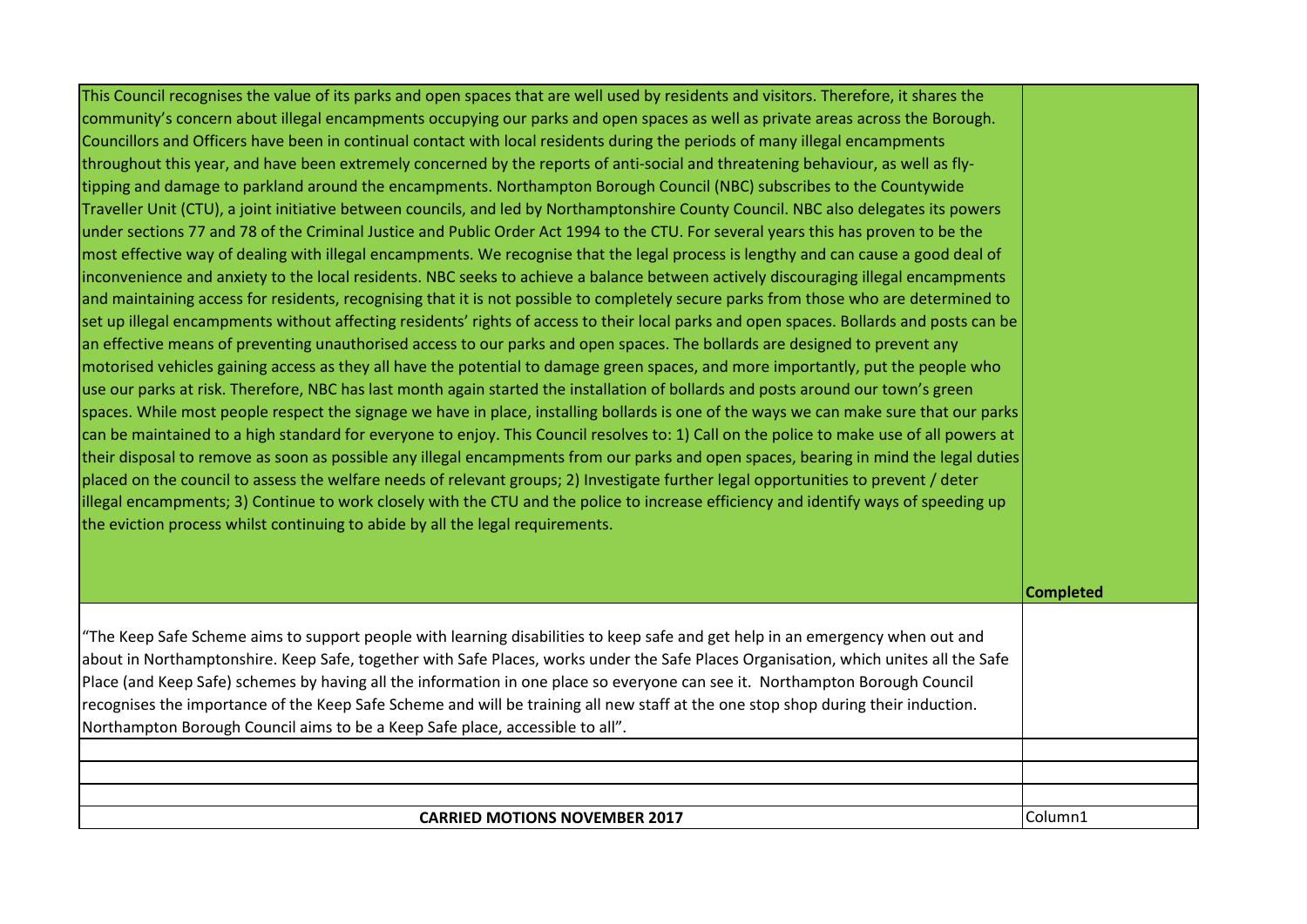| "This Council notes that Fixed Odd Betting Terminals (FOBT) are sometimes referred to the "crack cocaine of gambling".This Council<br>further notes that due to a relaxation in gambling regulations introduced by the Labour Government in 1999, FOBT gamblers are<br>currently able to bet up to £100 per go on the machines, allowing players to make substantial losses very quickly. People can place<br>£100 every 20 seconds on FOBTs. ouncil welcomes the outcome of the current Government's consultation on stake reduction and<br>that it will be taking action to reduce maximum stakes on FOBT to between £50 and £2. This Council, therefore, asks the Chief<br>Executive to write to our local MPs urging them to persuade the Government to reduce the stakes on FOBT to the lower end of the<br>proposed spectrum, preferably £2."                                                                                                                                                                                                                                                                                                                                                                                         | <b>Completed</b> |
|---------------------------------------------------------------------------------------------------------------------------------------------------------------------------------------------------------------------------------------------------------------------------------------------------------------------------------------------------------------------------------------------------------------------------------------------------------------------------------------------------------------------------------------------------------------------------------------------------------------------------------------------------------------------------------------------------------------------------------------------------------------------------------------------------------------------------------------------------------------------------------------------------------------------------------------------------------------------------------------------------------------------------------------------------------------------------------------------------------------------------------------------------------------------------------------------------------------------------------------------|------------------|
| This Council notes that at the last meeting a motion was passed calling for a review of our HMO policies. This Council asks the review<br>to look at Oxford City Council as a case study and the benefits of adopting their approach. In Oxford the whole of the local authority<br>area is covered by an Article 4 directive and any proposal to create a new HMO, including the change of use of any dwelling to an<br>HMO, will only be permitted where the proportion of properties within 100 metres of street length either side of the property does<br>not exceed 20%. "This Council notes that at the last meeting a motion was passed calling for a review of our HMO policies. This Council<br>asks the review to look at Oxford City Council as a case study and the benefits of adopting their approach. In Oxford the whole of the<br>local authority area is covered by an Article 4 directive and any proposal to create a new HMO, including the change of use of any<br>dwelling to an HMO, will only be permitted where the proportion of properties within 100 metres of street length either side of the<br>property does not exceed 20%. This Council looks forward to the review being completed in the near future. | <b>Ongoing</b>   |
| "This Council believes that hate crimes have no place in our country, whether based on race, religion, sexual orientation, age or<br>disability. This Council condemns racism, xenophobia and hate crimes unequivocally. All Members of this Council are proud to live in a<br>diverse and tolerant society. This Council will work to ensure that local bodies, organisations, and programmes have the support they<br>need to fight and prevent racism and xenophobia and will reassure all people living in this Borough that they are valued members of<br>our community. This Council welcomes and acknowledges the UK Government's announcement of December 11th 2016 that it will<br>sign up to the internationally recognised International Holocaust Remembrance Alliance (IHRA) guidelines on antisemitism.<br>This Council hereby resolves to:a) Adopt the definition of antisemitism as set out by the IHRA, and request that the Chief Executive<br>ensure all relevant NBC codes of conduct are consistent with this;<br>b) Work together as an entity to combat this pernicious form of racism                                                                                                                               |                  |
|                                                                                                                                                                                                                                                                                                                                                                                                                                                                                                                                                                                                                                                                                                                                                                                                                                                                                                                                                                                                                                                                                                                                                                                                                                             | <b>Ongoing</b>   |